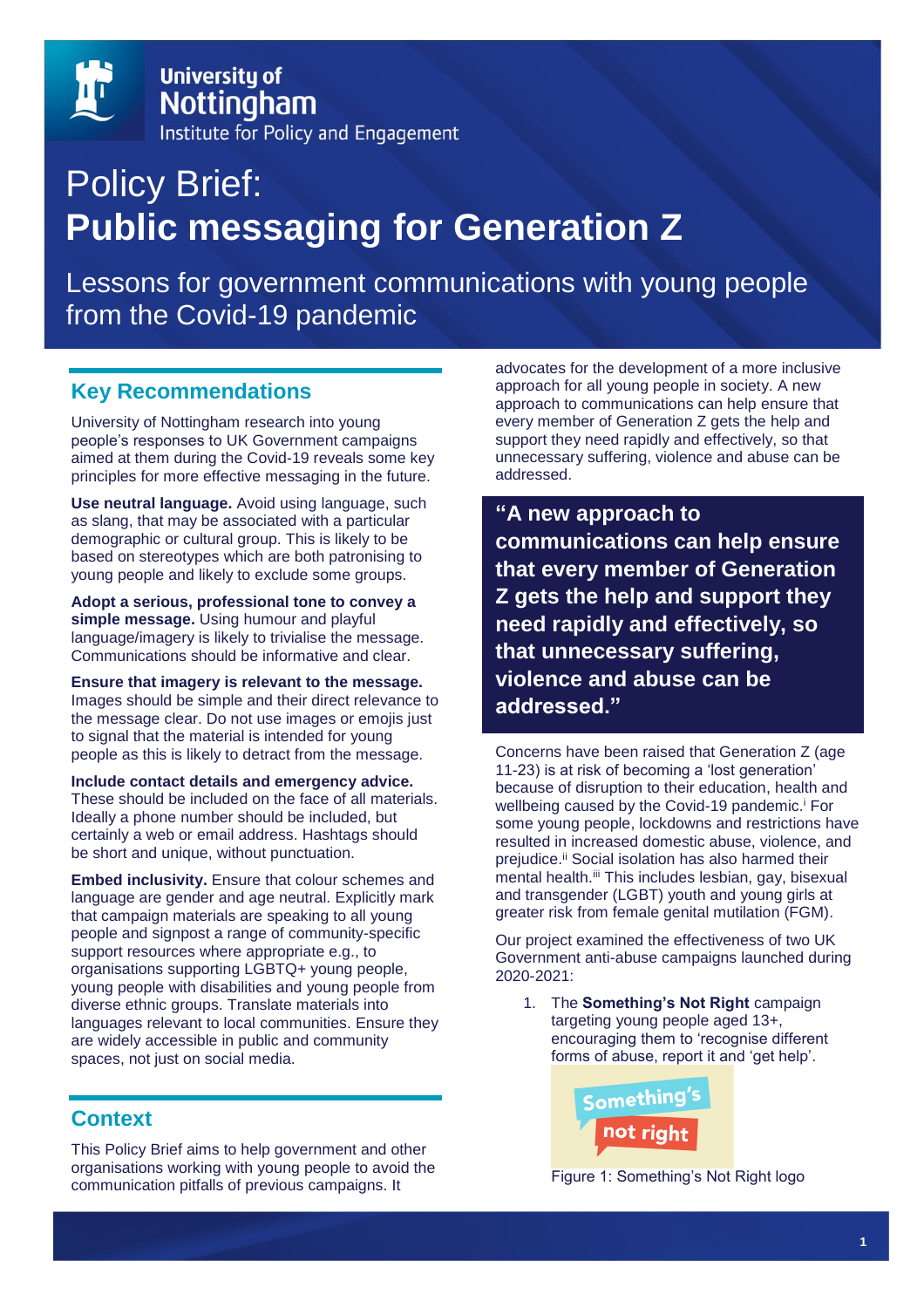2. The **You Are Not Alone** campaign targeting all ages, supporting people experiencing domestic abuse and informing them that refuges and services remained open during lockdowns.



#### Figure 2: You Are Not Alone logo

Our research focused on investigating the reach of these campaigns, and how effectively they communicated critical messages to young people.

We surveyed Generation Z young people to gain their perspectives, conducted linguistic analysis of both campaigns and interviewed professionals working in young people's services. This Policy Brief details our findings and recommendations to government and policy makers.

# **Key Findings**

#### **Summary of findings**

- The use of 'teen slang' in campaign language was seen by young people as **cringeworthy, unrelatable and patronising**, damaging the overall effectiveness of the message.
- The campaign style was **not authoritative or serious enough** to reflect the subject matter of violence and abuse
- Campaign **imagery was not always relevant** to the overall campaign message, which caused confusion. Emojis were used out-of-context and thus did not make sense where they appeared. This undermined the clarity of messaging and campaign effectiveness.
- **Key pieces of further information** were not always easy to find on campaign materials, especially information about **where to get help** and who to approach for help. Campaign hashtags were ineffective.
- Concerns were raised by young people about the **exclusion** of people who do not have regular or unrestricted access to the internet, particularly from lower socio-economic backgrounds.

#### **Awareness and expectations**

Survey participants' awareness of the two campaigns was very low. Less than 5% of young people recalled the Something's Not Right campaign, and just 9% recalled the You Are Not Alone campaign. Young people expected communications targeting them to include:

- advice about who to talk to (78%)
- language that is easy to understand (76%)
- information on where to look for help (75%)

97% of participants agreed social media is a good place to advertise campaigns. However, 21% were concerned that unless campaigns had a broader presence in public and community spaces and schools, young people with limited access to technology would be excluded.

#### **Language**

The Something's Not Right Campaign was emblazoned with stereotypical 'teen' slang words used out-of-context, including evaluative terms such as, 'boujee', 'bae' and 'on fleek' (see e.g., Figure 3). 79% of participants evaluated this language negatively.

*"Words are used in the wrong context and do not relate at all to the messaging of the advert... Used in this context it is more off-putting than formal language as it comes across very obviously as an older person attempting to use slang they are not familiar with (trying too hard)."*



Figure 3: Frames from animation – 'physical abuse'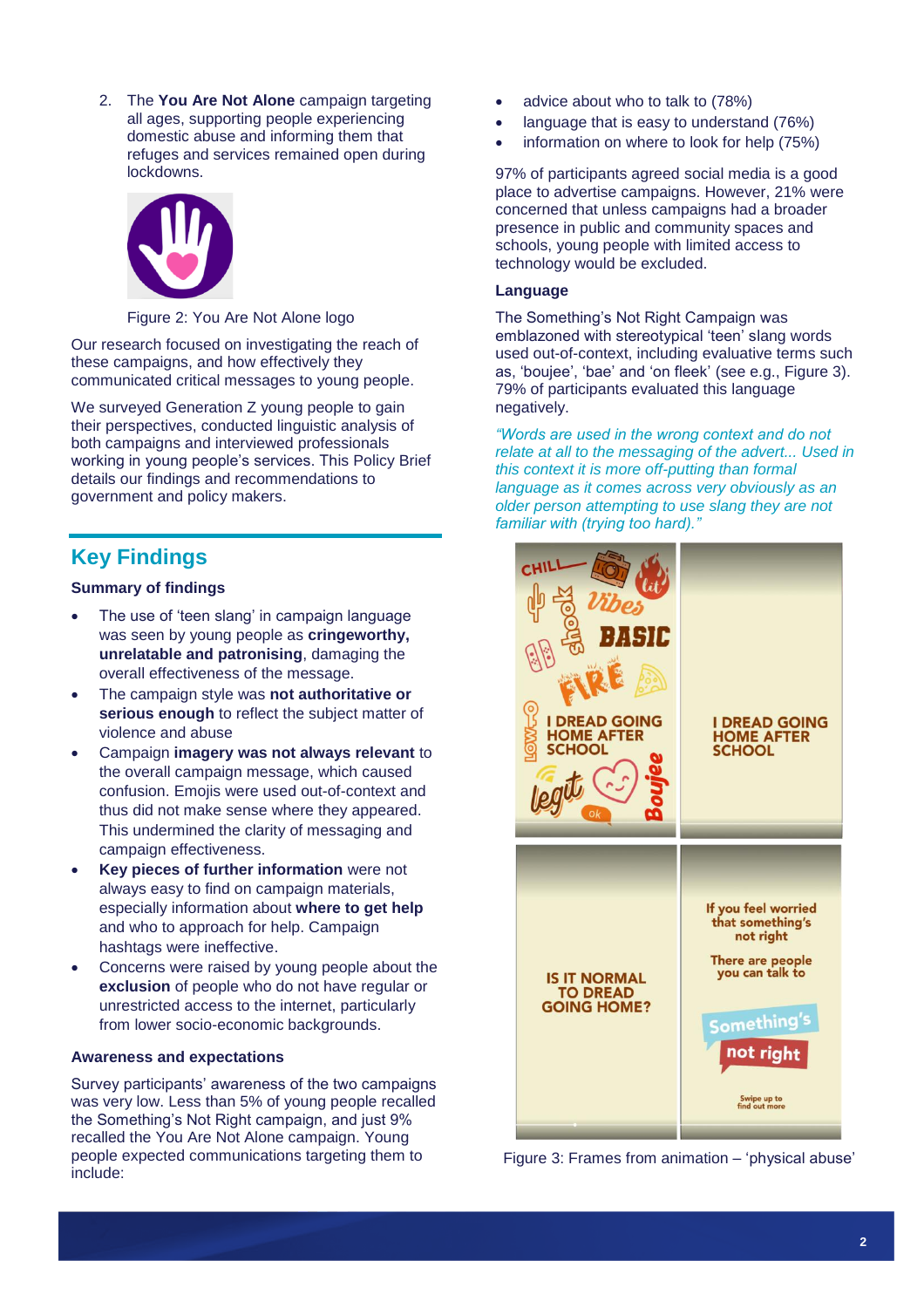The most common term used to evaluate this language was 'cringey'.

Participants felt that the slang language, based on a stereotype of 'teen speak', was inauthentic, patronising and detracted from the seriousness of the message.

# **"Participants felt that the slang language, based on a stereotype of 'teen speak', was inauthentic, patronising and detracted from the seriousness of the message."**

There were concerns that the slang was associated with a very young and 'mainstream' teen culture and would alienate those from other groups.

*"Whilst this is aimed well at the cultural mainstream, those who eschew association with that mainstream will just tune it out."*

#### *"This material seems quite tailored to a younger audience."*

When asked how they would improve the campaign material, 53% of participants said they would prefer a more formal, authoritative style of language, with a more serious and informative tone, without slang.





The You Are Not Alone campaign material, which used more neutral, simpler language, was evaluated far more positively. 97% of participants felt the language was clear; 37% praised its clarity, 22% praised its simplicity of messaging and 11% praised its directness.

#### **Images**

Images were used in both campaigns. Emojis and icons used in Something's Not Right were considered to be irrelevant to the message by 53% of participants. Participants considered them to be at odds with the serious subject matter.

#### *"Light-hearted emojis on an emotionally heavy campaign are not a good match."*

69% of participants felt that the hand logo used in You Are Not Alone helped to convey the message, with most interpreting it as a hand of support or a stop sign aimed at perpetrators. However, a small percentage of participants (3%) interpreted the hand logo as a slap or physical assault, or made negative associations between acts of abuse and love.

#### *"It kind of makes me think that instead of getting physically abused/ smacked with the hand, you should be getting smacked with... love?"*

This indicates that more clarity and context may be necessary to debunk any interpretation that abuse comes from a place of love or is a sign of love.

#### **Getting help**

Directing young people experiencing abuse to help and support was a key aim of both campaigns. However, only 35% of participants understood where to go for help after viewing the Something's Not Right campaign materials. They expressed frustrations that there were no contact details on the face of the material, relying on a 'swipe up' instruction or signposting in accompanying social media posts. Just 4% of people knew what to do if someone was in immediate danger. A youth worker told us:*"I think unless I had a very good reason to, I would maybe feel a bit careless sharing this information without really clear actionable points. I know for a fact any kind of domestic abuse information that we've shared has had, where possible, phone number or email or whatever webchat info in the image."*

**"Only 35% of participants understood where to go for help after viewing the Something's Not Right campaign materials."**

In contrast, 87% of participants knew where to go for help after viewing the You Are Not Alone campaign material which featured a government web address. Still only 38% felt confident they knew what to do if